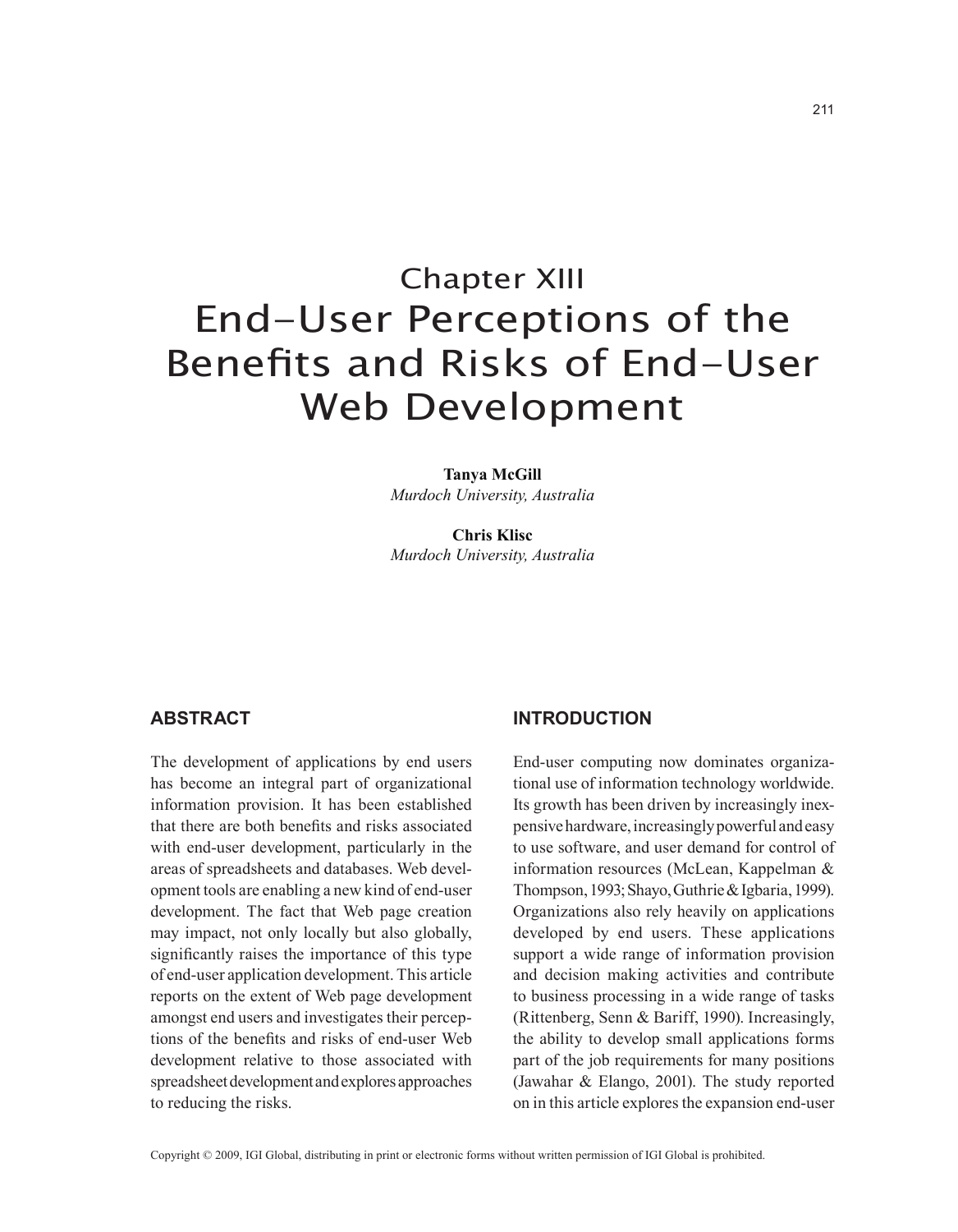developers are experiencing as they add the role of Web page developer to their repertoire of enduser development skills, and investigates end-user perceptions of the benefits and risks of end-user Web development relative to those of end-user spreadsheet development.

Although a wide range of tools is available for use by end-user developers, the most commonly used software tools have been spreadsheets (Rittenberg et al., 1990). The majority (88%) of the 34 organizations participating in Taylor, Moynihan, and Wood-Harper's (1998) study used spreadsheets for end-user development whereas only 35% used query languages and 12% used databases. Recently Web development tools have started to be used by end-user developers (Govindarajulu, 2003; Nelson & Todd, 1999; O'Brien, 2002; Ouellette, 1999), and it is anticipated that this use will increase rapidly in years to come (Goupil, 2000). Very little is known, however, about how end users acquire the skills necessary for successful development or about how and why they develop Web applications.

A substantial body of research has investigated the benefits and risks of development by end users and explored the factors that influence them (e.g., Alavi & Weiss, 1985-1986; Amoroso & Cheney, 1992; Benson, 1983; Brancheau & Brown, 1993; Davis, 1988; O'Donnell & March, 1987; Rivard & Huff, 1984, 1985). The benefits that have been claimed include improved decision making, improved productivity, and increased satisfaction of end users (Amoroso & Cheney, 1992). The risks that have been identified include mismatches between tools and applications (Alavi & Weiss, 1985-1986; Davis, 1988; O'Donnell & March, 1987), lack of testing (Alavi & Weiss, 1985-1986; Davis, 1988; O'Donnell & March, 1987), inability to identify correct and complete information requirements (Davis, 1988) and failure to back up data (Benson, 1983). The proposed benefits of user development of applications can be attributed to users having a better understanding of the problem to be solved by the application, and the proposed risks to users having less understanding of the process of system development than do information technology professionals.

While problems with traditional end-user developed applications can have a large impact on organizational decision making, it has largely been believed that the possible negative impacts are limited to local effects, for example, workgroup or department (Nelson & Todd, 1999). Web development tools, however, are now enabling end users to develop applications that are accessible to vast numbers of people from all over the world (Nelson & Todd, 1999). This brings with it greater potential benefits and risks. These benefits and risks may affect business processes, customers, suppliers, and other organizations more than ever before. The study reported on in this article considers end-user perceptions of both the benefits and risks of end-user Web development and compares them to their perceptions of the benefits and risks of end-user spreadsheet development. This comparison will provide insight into areas where end-user developers are gaining new advantages due to their Web development practices, and into areas of risk that may require future attention from those responsible for end-user Web development.

Strategies for reducing the risks associated with end-user development have been presented in the literature and there is some evidence to suggest that employing them is effective. For example, Alavi, Nelson, and Weiss (1987-1988) presented a comprehensive framework of controls for addressing risks at different stages of the application life cycle, and several studies have demonstrated the value of introducing controls during the design and development of spreadsheets (Alavi, Phillips & Freedman, 1990; Janvrin & Morrison, 2000). End-user training has also been shown to positively influence attitudes to technology (Igbaria, Guimaraes & Davis, 1995; Simmers & Anandarajan, 2001) and to improve